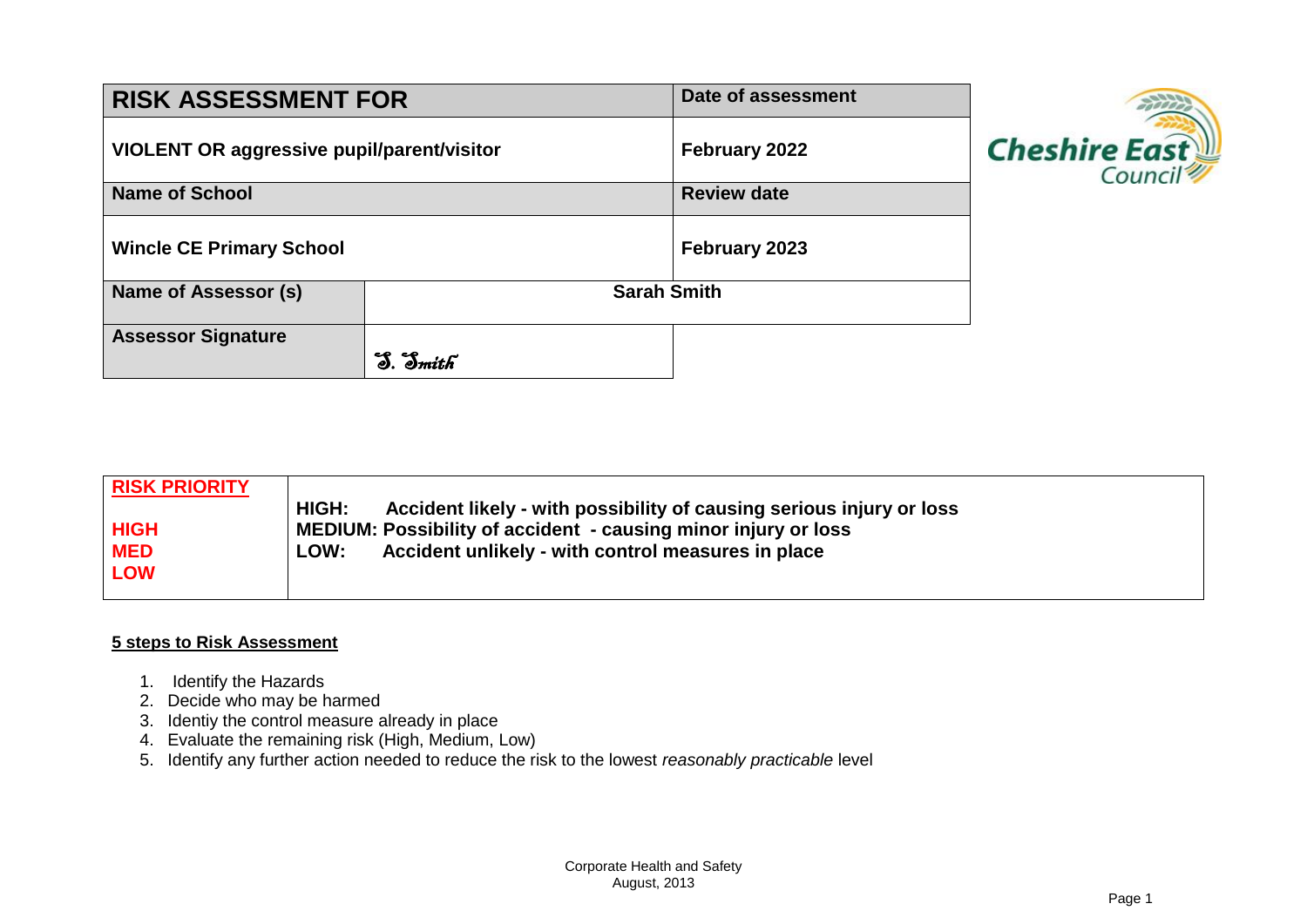| <b>Hazard Identified</b>                                                                         | <b>People at Risk</b>                    | <b>Existing Control Measures in</b><br>place                                                                                                                                                                                                                                                                                                                                                                                                                                                                                         | <b>Risk</b><br><b>Priority</b> | <b>Additional Controls Required</b><br>to Minimise Risk |
|--------------------------------------------------------------------------------------------------|------------------------------------------|--------------------------------------------------------------------------------------------------------------------------------------------------------------------------------------------------------------------------------------------------------------------------------------------------------------------------------------------------------------------------------------------------------------------------------------------------------------------------------------------------------------------------------------|--------------------------------|---------------------------------------------------------|
| Pupil / parent / visitor<br>becomes agressive                                                    | Staff/pupils/vistors/<br>contractors     | Staff to be aware of puils possible triggers<br>No new member of staff to be left alone<br>with possible aggressive pupil / parent /<br>visitor<br>Staff trained in de-escalation techniques<br>where possible.<br>Other affected people removed.<br>Staff never to be left alone with aggressive<br>Pupil / parent / visitor<br>Routes out of room/meeting place kept free<br>All verbal<br>aggression and<br>psycial<br>aggression logged on the PRIME system.                                                                     |                                |                                                         |
| Pupil / parent / visitor<br>becomes violent                                                      | Staff/pupils/vistors/<br>contractors     | Staff to be aware of possible triggers.<br>No new member of staff to be left alone<br>with possible aggressive pupil / parent /<br>visitor.<br>Staff trained in de-escalation techniques<br>where possible<br>Staff never to be left alone with violent Pupil<br>/ parent / visitor<br>Other affected people removed.<br>Staff to distance themselves immediately.<br>Routes out of room/meeting place kept free.<br>Police called imedately.<br>All<br>verbal<br>aggression and<br>psycial<br>aggression logged on the PRIME system |                                |                                                         |
| Pupil / parent /<br>visitor<br>violent<br>becomes<br>or<br>aggressive<br>with<br>lone<br>worker. | Lone<br>worker/staff/pupils/<br>visitors | Lone worker to<br>immediately leave the<br>situation.<br>If the lone worker is unable to leave, call for<br>assistance.                                                                                                                                                                                                                                                                                                                                                                                                              |                                |                                                         |
| Physical injury                                                                                  | Lone<br>worker/staff/pupils/<br>visitors | Injuried party to receive medical attention<br>immediately.<br>Taken to hospital if needed.<br>Report incident on PRIME.                                                                                                                                                                                                                                                                                                                                                                                                             |                                |                                                         |